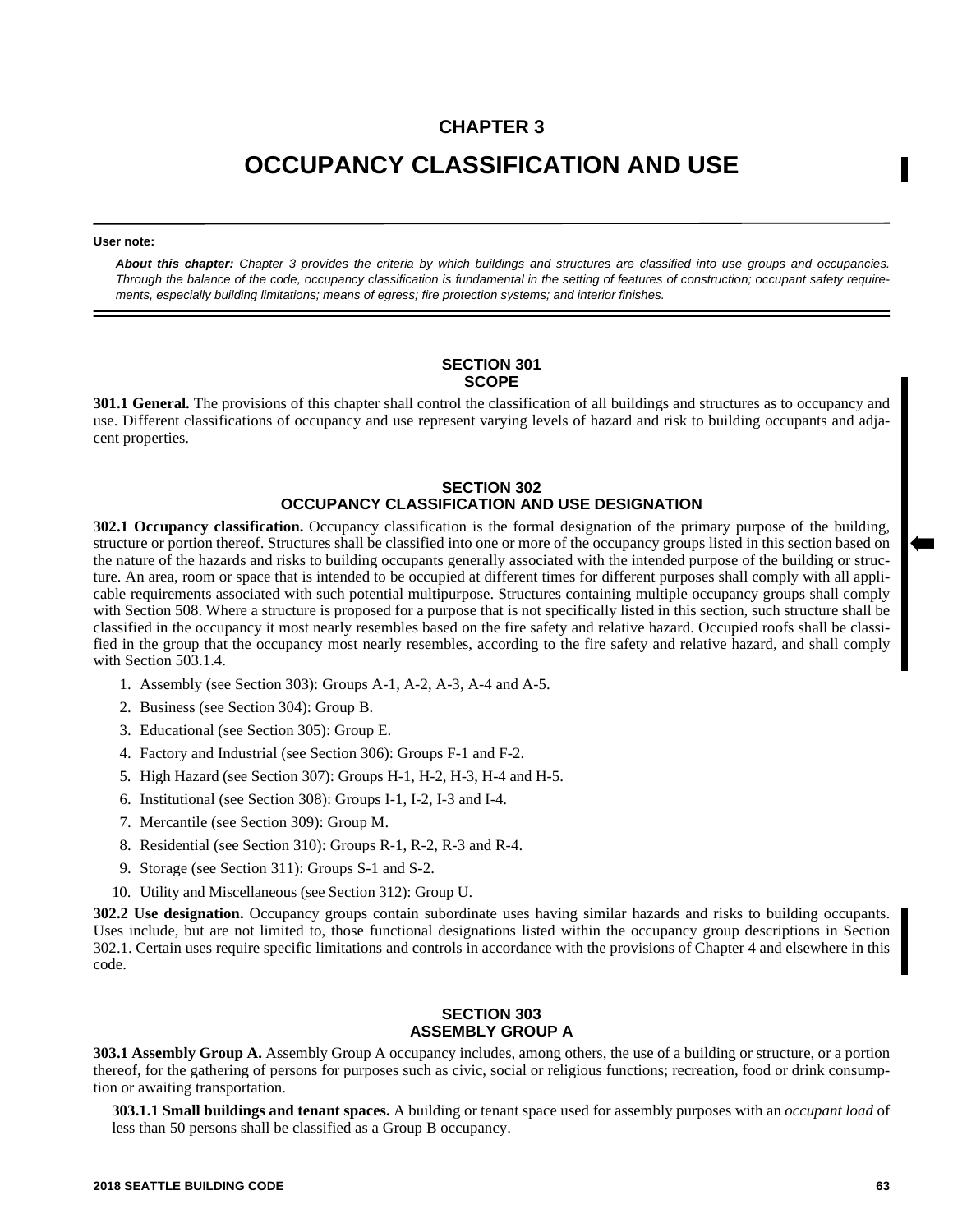**303.1.2 Small assembly spaces.** The following rooms and spaces shall not be classified as Assembly occupancies:

- 1. A room or space used for assembly purposes with an *occupant load* of less than 50 persons and accessory to another occupancy shall be classified as a Group B occupancy or as part of that occupancy.
- 2. A room or space used for assembly purposes that is less than 750 square feet  $(70 \text{ m}^2)$  in area and accessory to another occupancy shall be classified as a Group B occupancy or as part of that occupancy.

**303.1.3 Associated with Group E occupancies.** A room or space used for assembly purposes that is associated with a Group E occupancy is not considered a separate occupancy.

**303.1.4 Accessory to places of religious worship.** Accessory religious educational rooms and religious auditoriums with *occupant loads* of less than 100 per room or space are not considered separate occupancies.

**303.2 Assembly Group A-1.** Group A-1 occupancy includes assembly uses, usually with fixed seating, intended for the production and viewing of the performing arts or motion pictures including, but not limited to:

Motion picture theaters Symphony and concert halls Television and radio studios admitting an audience Theaters

**303.3 Assembly Group A-2.** Group A-2 occupancy includes assembly uses intended for food and/or drink consumption including, but not limited to:

Banquet halls Casinos (gaming areas) *Nightclubs* Restaurants, cafeterias and similar dining facilities (including associated commercial kitchens) Taverns and bars

**[W] 303.4 Assembly Group A-3.** Group A-3 occupancy includes assembly uses intended for worship, recreation or amusement and other assembly uses not classified elsewhere in Group A including, but not limited to:

Amusement arcades Art galleries more than 3,000 gross square feet Bowling alleys Community halls Courtrooms Dance halls (not including food or drink consumption) Exhibition halls Funeral parlors Greenhouses for the conservation and exhibition of plants that provide public access. Gymnasiums (without spectator seating) Indoor *swimming pools* (without spectator seating) Indoor tennis courts (without spectator seating) Lecture halls Libraries Museums *Places of religious worship* Pool and billiard parlors Waiting areas in transportation terminals

**303.5 Assembly Group A-4.** Group A-4 occupancy includes assembly uses intended for viewing of indoor sporting events and activities with spectator seating including, but not limited to:

Arenas Skating rinks *Swimming pools* Tennis courts

**303.6 Assembly Group A-5.** Group A-5 occupancy includes assembly uses intended for participation in or viewing outdoor activities including, but not limited to:

Amusement park structures *Bleachers Grandstands* Stadiums

Г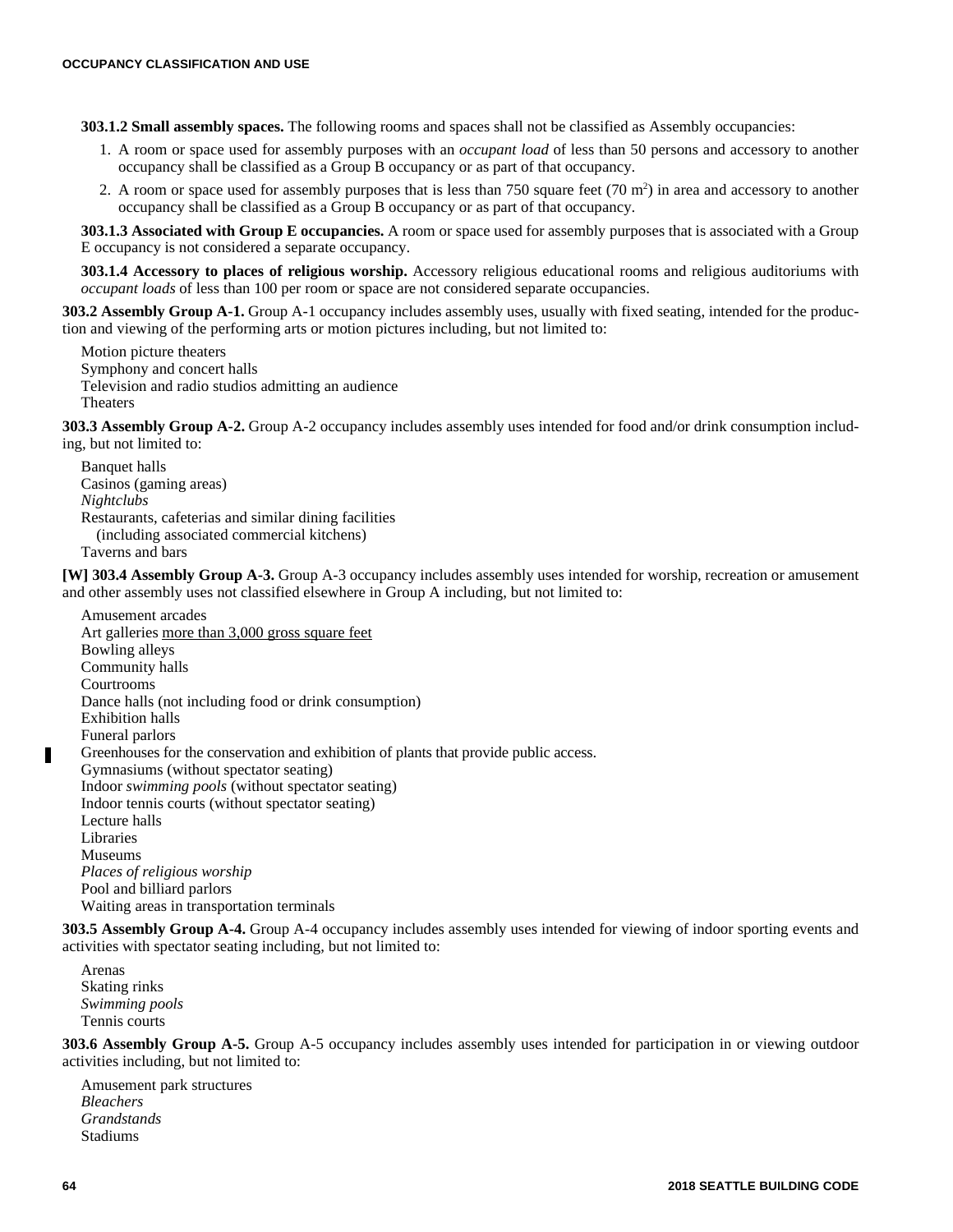#### **SECTION 304 BUSINESS GROUP B**

**[W] 304.1 Business Group B.** Business Group B occupancy includes, among others, the use of a building or structure, or a portion thereof, for office, professional or service-type transactions, including storage of records and accounts. Business occupancies shall include, but not be limited to, the following:

Airport traffic control towers *Ambulatory care facilities*  Animal hospitals, kennels and pounds Banks Barber and beauty shops Car wash Civic administration *Clinic, outpatient* Dry cleaning and laundries: pick-up and delivery stations and self-service Educational occupancies for students above the 12th grade Electronic data processing Food processing establishments and commercial kitchens not associated with restaurants, cafeterias and similar dining facilities, and not more than 2,500 square feet  $(232 \text{ m}^2)$  in area. Laboratories: testing and research Motor vehicle showrooms Post offices Print shops Professional services (architects, attorneys, dentists, physicians, engineers, etc.) Radio and television stations Telephone exchanges Training and skill development not in a school or academic program (this shall include, but not be limited to, tutoring centers, martial arts studios, gymnastics and similar uses regardless of the ages served, and where not classified as a Group A occupancy).

#### **SECTION 305 EDUCATIONAL GROUP E**

**305.1 Educational Group E.** Educational Group E occupancy includes, among others, the use of a building or structure, or a portion thereof, by six or more persons at any one time for educational purposes through the 12th grade.

**305.1.1 Accessory to places of religious worship.** Religious educational rooms and religious auditoriums, which are accessory to *places of religious worship* in accordance with Section 303.1.4 and have *occupant loads* of less than 100 per room or space, shall be classified as Group A-3 occupancies.

**305.2 Group E, day care facilities.** This group includes buildings and structures or portions thereof occupied by more than five children older than 2 1/2 years of age who receive educational, supervision or *personal care services* for fewer than 24 hours per day.

**305.2.1 Within places of religious worship.** Rooms and spaces within *places of religious worship* providing such day care during religious functions shall be classified as part of the primary occupancy.

**305.2.2 Five or fewer children.** A facility having five or fewer children receiving such day care shall be classified as part of the primary occupancy.

**305.2.3 Five or fewer children in a dwelling unit.** A facility such as the above within a *dwelling unit* and having five or fewer children receiving such day care shall be classified as a Group R-3 occupancy or shall comply with the *International Residential Code*.

**[W] 305.2.4 Family home child care.** *Family home child care* licensed by Washington State for the care of twelve or fewer children shall be classified as Group R-3 or shall comply with the *International Residential Code.*

#### **SECTION 306 FACTORY GROUP F**

**306.1 Factory Industrial Group F.** Factory Industrial Group F occupancy includes, among others, the use of a building or structure, or a portion thereof, for assembling, disassembling, fabricating, finishing, manufacturing, packaging, repair or processing operations that are not classified as a Group H hazardous or Group S storage occupancy.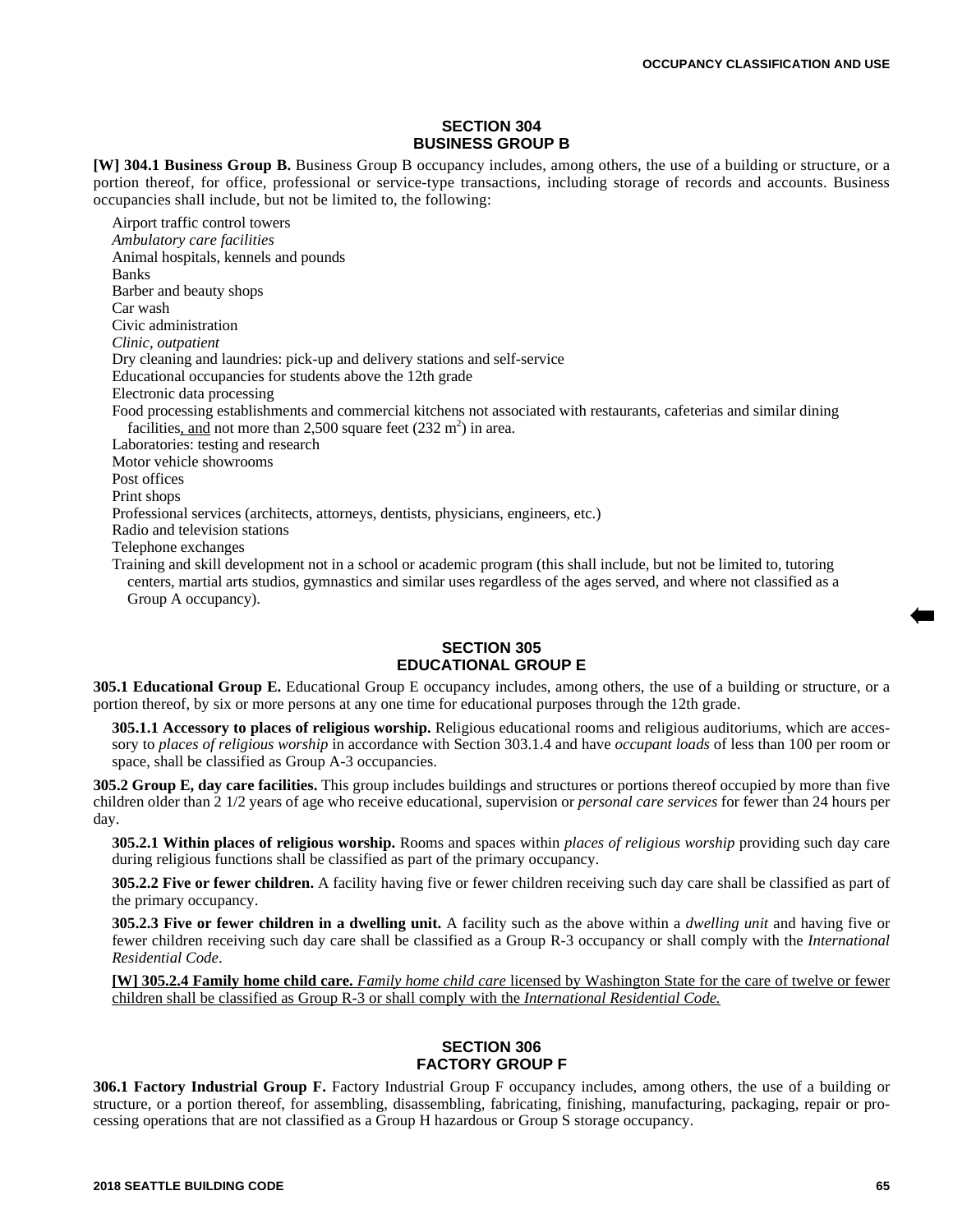**[W] 306.2 Moderate-hazard factory industrial, Group F-1.** Factory industrial uses that are not classified as Factory Industrial F-2 Low Hazard shall be classified as F-1 Moderate Hazard and shall include, but not be limited to, the following:

Aircraft (manufacturing, not to include repair) Appliances Athletic equipment Automobiles and other motor vehicles Bakeries Beverages: over 16-percent alcohol content Bicycles Boats Brooms or brushes Business machines Cameras and photo equipment Canvas or similar fabric Carpets and rugs (includes cleaning) Clothing Construction and agricultural machinery Disinfectants Dry cleaning and dyeing Electric generation plants Electronics Engines (including rebuilding) Food processing establishments and commercial kitchens not associated with restaurants, cafeterias and similar dining facilities, and more than 2,500 square feet  $(232 \text{ m}^2)$  in area. Furniture Hemp products Jute products Laundries Leather products Machinery Marijuana processing Metals Millwork (sash and door) Motion pictures and television filming (without spectators) Musical instruments Optical goods Paper mills or products Photographic film Plastic products Printing or publishing Recreational vehicles Refuse incineration Shoes Soaps and detergents Textiles Tobacco Trailers Upholstering Wood; distillation Woodworking (cabinet)

**306.3 Low-hazard factory industrial, Group F-2.** Factory industrial uses that involve the fabrication or manufacturing of noncombustible materials that during finishing, packing or processing do not involve a significant fire hazard shall be classified as F-2 occupancies and shall include, but not be limited to, the following:

Beverages: up to and including 16-percent alcohol content Brick and masonry Ceramic products Foundries Glass products Gypsum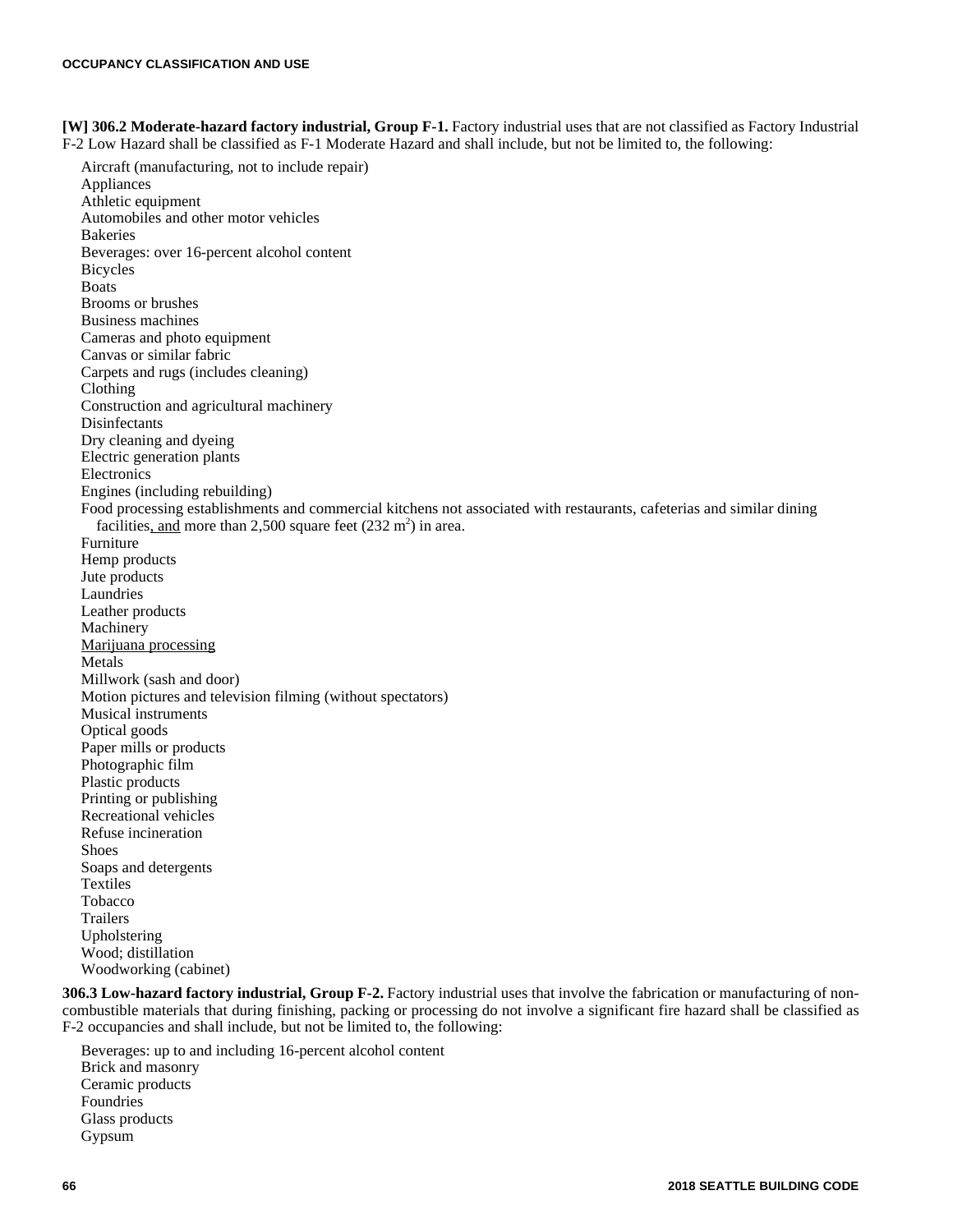Ice Metal products (fabrication and assembly)

#### **SECTION 307 HIGH-HAZARD GROUP H**

**[F] 307.1 High-hazard Group H.** High-hazard Group H occupancy includes, among others, the use of a building or structure, or a portion thereof, that involves the manufacturing, processing, generation or storage of materials that constitute a physical or health hazard in quantities in excess of those allowed in *control areas* complying with Section 414, based on the maximum allowable quantity limits for *control areas* set forth in Tables 307.1(1) and 307.1(2). Hazardous occupancies are classified in Groups H-1, H-2, H-3, H-4 and H-5 and shall be in accordance with this section, the requirements of Section 415 and the *International Fire Code*. Hazardous materials stored, or used on top of roofs or canopies, shall be classified as outdoor storage or use and shall comply with the *International Fire Code*.

**TABLE 307.1(1) MAXIMUM ALLOWABLE QUANTITY PER CONTROL AREA OF HAZARDOUS MATERIALS POSING A PHYSICAL HAZARD<sup>a, j, m, n, p**</sup>

|                                                  | <b>CLASS</b>                                                                                                  | <b>GROUP WHEN</b>                                                        | <b>STORAGE</b> <sup>b</sup>                                                                         |                                                                                                   |                               | <b>USE-CLOSED SYSTEMS<sup>b</sup></b>                                                                                     |                                                                                            |                          | <b>USE-OPEN SYSTEMS<sup>b</sup></b>                                                                                 |                                                                                           |
|--------------------------------------------------|---------------------------------------------------------------------------------------------------------------|--------------------------------------------------------------------------|-----------------------------------------------------------------------------------------------------|---------------------------------------------------------------------------------------------------|-------------------------------|---------------------------------------------------------------------------------------------------------------------------|--------------------------------------------------------------------------------------------|--------------------------|---------------------------------------------------------------------------------------------------------------------|-------------------------------------------------------------------------------------------|
| <b>MATERIAL</b>                                  |                                                                                                               | THE MAXIMUM<br><b>ALLOWABLE</b><br><b>QUANTITY IS</b><br><b>EXCEEDED</b> | Solid<br>pounds<br>(cubic feet)                                                                     | Liquid<br>gallons<br>(pounds)                                                                     | Gas cubic<br>feet at NTP      | Solid<br>pounds<br>(cubic feet)                                                                                           | Liguid<br>gallons<br>(pounds)                                                              | Gas cubic<br>feet at NTP | Solid<br>pounds<br>(cubic feet)                                                                                     | Liauid<br>gallons<br>(pounds)                                                             |
| Combustible dust                                 | NA                                                                                                            | $H-2$                                                                    | See<br>Note q                                                                                       | NA                                                                                                | NA                            | See<br>Note q                                                                                                             | NA                                                                                         | NA                       | See<br>Note q                                                                                                       | NA                                                                                        |
| Combustible fiber <sup>q</sup>                   | Loose<br><b>Baled</b> <sup>o</sup>                                                                            | $H-3$                                                                    | (100)<br>(1,000)                                                                                    | NA                                                                                                | NA                            | (100)<br>(1,000)                                                                                                          | NA                                                                                         | <b>NA</b>                | (20)<br>(200)                                                                                                       | NA                                                                                        |
| Combustible<br>liquid <sup>c, i</sup>            | $\rm II$<br><b>IIIA</b><br><b>IIIB</b>                                                                        | H-2 or H-3<br>$H-2$ or $H-3$<br>NA                                       | NA                                                                                                  | $120^{d, e}$<br>330 <sup>d, e</sup><br>$13,200^{\text{e, f}}$                                     | <b>NA</b>                     | NA                                                                                                                        | 120 <sup>d</sup><br>330 <sup>d</sup><br>13,200 <sup>f</sup>                                | NA                       | NA                                                                                                                  | 30 <sup>d</sup><br>80 <sup>d</sup><br>3,300 <sup>f</sup>                                  |
| Cryogenic<br>flammable                           | NA                                                                                                            | $H-2$                                                                    | NA                                                                                                  | $45^{\rm d}$                                                                                      | <b>NA</b>                     | NA                                                                                                                        | $45^{\rm d}$                                                                               | <b>NA</b>                | NA                                                                                                                  | 10 <sup>d</sup>                                                                           |
| Cryogenic inert                                  | NA                                                                                                            | <b>NA</b>                                                                | NA                                                                                                  | NA                                                                                                | $\rm NL$                      | NA                                                                                                                        | NA                                                                                         | NL                       | NA                                                                                                                  | NA                                                                                        |
| Cryogenic<br>oxidizing                           | NA                                                                                                            | $H-3$                                                                    | NA                                                                                                  | 45 <sup>d</sup>                                                                                   | NA                            | NA                                                                                                                        | 45 <sup>d</sup>                                                                            | <b>NA</b>                | NA                                                                                                                  | 10 <sup>d</sup>                                                                           |
| Explosives                                       | Division 1.1<br>Division 1.2<br>Division 1.3<br>Division 1.4<br>Division 1.4G<br>Division 1.5<br>Division 1.6 | $H-1$<br>$H-1$<br>$H-1$ or $H-2$<br>$H-3$<br>$H-3$<br>$H-1$<br>$H-1$     | 1e, g<br>$1e$ , g<br>$5^{\text{e},\text{ g}}$<br>$50^{e.}$<br>$125^{e,1}$<br>$1^{e, g}$<br>$1e$ , g | $(1)^{e, g}$<br>$(1)^{e, g}$<br>$(5)^{e, g}$<br>$(50)^{e, g}$<br>NA.<br>$(1)^{e, g}$<br><b>NA</b> | <b>NA</b>                     | $0.25$ <sup>g</sup><br>$0.25$ <sup>g</sup><br>1 <sup>g</sup><br>50 <sup>g</sup><br>NA<br>$0.25$ <sup>g</sup><br><b>NA</b> | $(0.25)^{g}$<br>$(0.25)^{8}$<br>$(1)^{g}$<br>$(50)^{g}$<br>NA<br>$(0.25)^{g}$<br><b>NA</b> | <b>NA</b>                | $0.25$ <sup>g</sup><br>$0.25$ <sup>g</sup><br>1 <sup>g</sup><br>NA<br><b>NA</b><br>$0.25$ <sup>g</sup><br><b>NA</b> | $(0.25)^{g}$<br>$(0.25)^{8}$<br>$(1)^{g}$<br>NA<br><b>NA</b><br>$(0.25)^{g}$<br><b>NA</b> |
| Flammable gas                                    | Gaseous<br>Liquefied                                                                                          | $H-2$                                                                    | <b>NA</b>                                                                                           | NA<br>$(150)^{d, e}$                                                                              | $1,000$ <sup>d, e</sup><br>NA | NA                                                                                                                        | NA<br>$(150)^{d,e}$                                                                        | $1,000^{d, e}$<br>NA     | NA                                                                                                                  | <b>NA</b>                                                                                 |
| Flammable liquid <sup>c</sup>                    | IA<br>IB and IC                                                                                               | $H-2$<br>or H-3                                                          | NA                                                                                                  | 30 <sup>d,e</sup><br>$120^{d, e}$                                                                 | NA                            | NA                                                                                                                        | 30 <sup>d</sup><br>$120^{\rm d}$                                                           | NA                       | NA                                                                                                                  | 10 <sup>d</sup><br>30 <sup>d</sup>                                                        |
| Flammable liquid,<br>combination<br>(IA, IB, IC) | <b>NA</b>                                                                                                     | $H-2$<br>or H-3                                                          | NA                                                                                                  | $120^{d, e, h}$                                                                                   | <b>NA</b>                     | <b>NA</b>                                                                                                                 | $120^{d, h}$                                                                               | <b>NA</b>                | NA                                                                                                                  | $30^{d, h}$                                                                               |
| Flammable solid                                  | NA                                                                                                            | $125^{d, e}$<br>$125^{\rm d}$<br>$H-3$<br>NA<br>NA<br>NA<br><b>NA</b>    |                                                                                                     | $25^d$                                                                                            | NA                            |                                                                                                                           |                                                                                            |                          |                                                                                                                     |                                                                                           |
| Inert gas                                        | Gaseous<br>Liquefied                                                                                          | NA<br>NA                                                                 | NA<br>NA                                                                                            | NA<br>NA                                                                                          | NL<br>NL                      | NA<br>NA                                                                                                                  | NA<br>NA                                                                                   | NL<br>NL                 | NA<br>NA                                                                                                            | NA<br><b>NA</b>                                                                           |
| Organic peroxide                                 | <b>UD</b><br>Ι<br>$\mathbf{I}$<br>III<br>IV<br>V                                                              | $H-1$<br>$H-2$<br>$H-3$<br>$H-3$<br><b>NA</b><br>NA                      | 1e, g<br>$5d$ , e<br>$50^{d, e}$<br>$125^{d, e}$<br>$\rm NL$<br>NL                                  | $(1)^{e, g}$<br>$(5)^{d,e}$<br>$(50)^{d,e}$<br>$(125)^{d,e}$<br>$\rm NL$<br>NL                    | <b>NA</b>                     | $0.25$ <sup>g</sup><br>1 <sup>d</sup><br>$50^d$<br>125 <sup>d</sup><br>$\rm NL$<br>$\rm NL$                               | $(0.25)^{8}$<br>$(1)^d$<br>$(50)^d$<br>$(125)^{d}$<br>NL<br>$\rm NL$                       | NA                       | $0.25$ <sup>g</sup><br>1 <sup>d</sup><br>10 <sup>d</sup><br>25 <sup>d</sup><br>$\rm NL$<br>NL                       | $(0.25)^{8}$<br>$(1)^d$<br>$(10)^{d}$<br>$(25)^d$<br>$\rm NL$<br>$\rm NL$                 |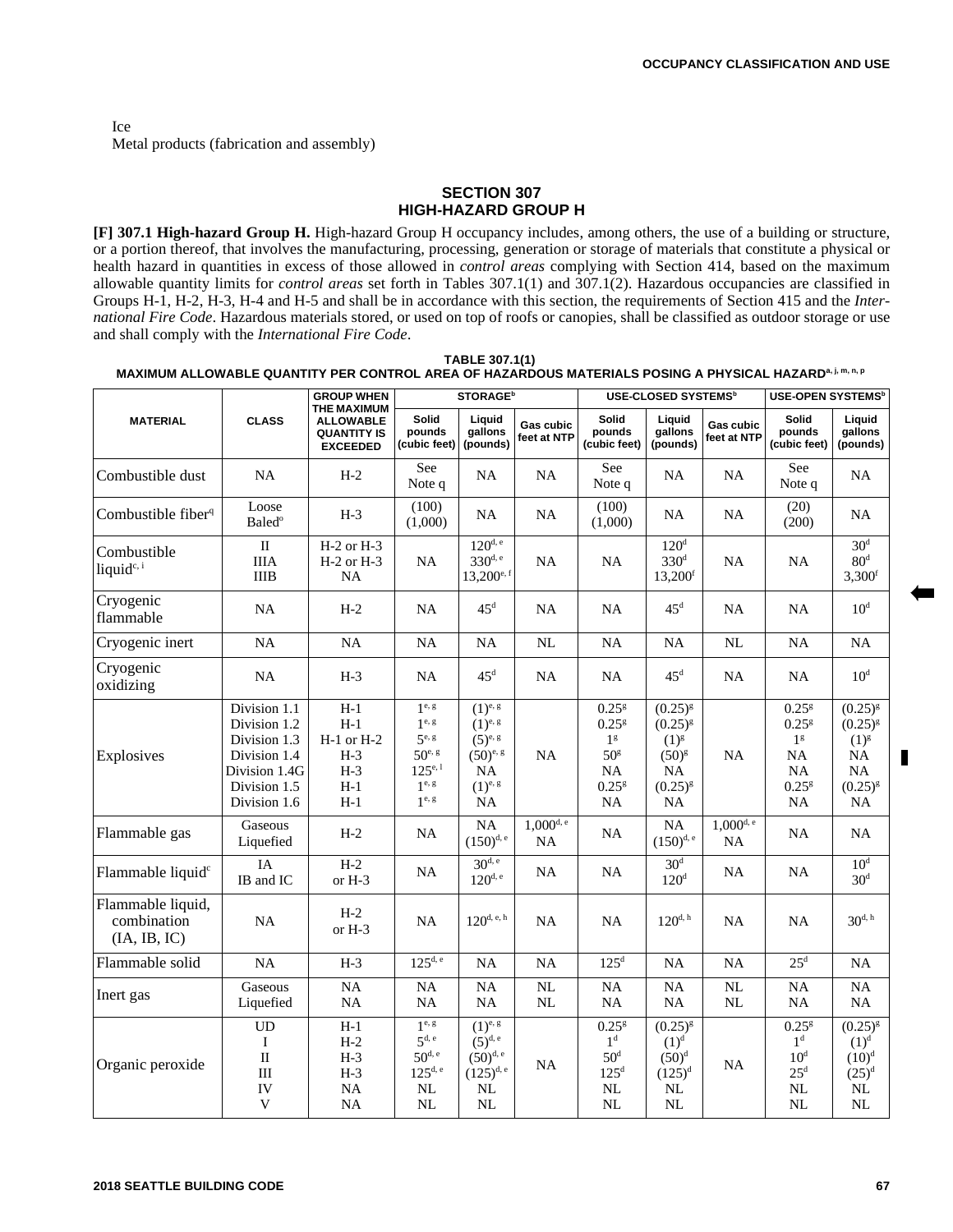#### **TABLE 307.1(1)—continued MAXIMUM ALLOWABLE QUANTITY PER CONTROL AREA OF HAZARDOUS MATERIALS POSING A PHYSICAL HAZARDa, j, m, n, p**

|                     | <b>CLASS</b>             | <b>GROUP WHEN</b><br><b>THE MAXIMUM</b><br><b>ALLOWABLE</b><br><b>QUANTITY IS</b><br><b>EXCEEDED</b> | <b>STORAGE</b> <sup>b</sup>                                               |                                                                |                                                         | USE-CLOSED SYSTEMS <sup>b</sup>                               |                                                       |                                                 | <b>USE-OPEN SYSTEMS<sup>b</sup></b>                             |                                                               |
|---------------------|--------------------------|------------------------------------------------------------------------------------------------------|---------------------------------------------------------------------------|----------------------------------------------------------------|---------------------------------------------------------|---------------------------------------------------------------|-------------------------------------------------------|-------------------------------------------------|-----------------------------------------------------------------|---------------------------------------------------------------|
| <b>MATERIAL</b>     |                          |                                                                                                      | Solid<br>pounds<br>(cubic feet)                                           | Liquid<br>gallons<br>(pounds)                                  | Gas cubic<br>feet at NTP                                | Solid<br>pounds<br>(cubic feet)                               | Liquid<br>gallons<br>(pounds)                         | Gas cubic<br>feet at NTP                        | <b>Solid</b><br>pounds<br>(cubic feet)                          | Liquid<br>gallons<br>(pounds)                                 |
| Oxidizer            | 4<br>$3^k$<br>2          | $H-1$<br>$H-2$ or $H-3$<br>$H-3$<br><b>NA</b>                                                        | 1 <sup>g</sup><br>$10^{d, e}$<br>$250^{d, e}$<br>$4,000^{e,f}$            | $(1)^{e, g}$<br>$(10)^{d,e}$<br>$(250)^{d,e}$<br>$(4,000)^{e}$ | <b>NA</b>                                               | $0.25^{8}$<br>$2^d$<br>250 <sup>d</sup><br>4,000 <sup>f</sup> | $(0.25)^{g}$<br>$(2)^d$<br>$(250)^d$<br>$(4,000)^{f}$ | <b>NA</b>                                       | $0.25^{8}$<br>2 <sup>d</sup><br>$50^{\circ}$<br>$1,000^{\rm f}$ | $(0.25)^{g}$<br>(2) <sup>d</sup><br>$(50)^d$<br>$(1,000)^{f}$ |
| Oxidizing gas       | Gaseous<br>Liquefied     | $H-3$                                                                                                | <b>NA</b>                                                                 | NA<br>$(150)^{d,e}$                                            | $1,500^{d,e}$<br>NA                                     | NA                                                            | NA<br>$(150)^{d,e}$                                   | $1,500^{\rm d, e}$<br>NA                        | <b>NA</b>                                                       | <b>NA</b>                                                     |
| Pyrophoric          | NA                       | $H-2$                                                                                                | $4^{e, g}$                                                                | $(4)^{e, g}$                                                   | $50^{e, g}$                                             | 1 <sup>g</sup>                                                | $(1)^{g}$                                             | $10^{e, g}$                                     | $\Omega$                                                        | $\overline{0}$                                                |
| Unstable (reactive) | 4<br>3<br>$\overline{c}$ | $H-1$<br>$H-1$ or $H-2$<br>$H-3$<br><b>NA</b>                                                        | $1^{\text{e}, \text{g}}$<br>5 <sup>d, e</sup><br>$50^{\text{d}, e}$<br>NL | $(1)^{e, g}$<br>$(5)^{d, e}$<br>$(50)^{d,e}$<br>NL             | $10^{e, g}$<br>$50^{d, e}$<br>$750^{\text{d}, e}$<br>NL | $0.25^{\rm g}$<br>1 <sup>d</sup><br>50 <sup>d</sup><br>NL     | $(0.25)^{g}$<br>$(1)^d$<br>$(50)^d$<br>NL             | $2^{e, g}$<br>$10^{d, e}$<br>$750^{d, e}$<br>NL | $0.25^{\rm g}$<br>1 <sup>d</sup><br>10 <sup>d</sup><br>NL       | $(0.25)^{8}$<br>$(1)^d$<br>$(10)^{d}$<br>NL                   |
| Water reactive      | 3<br>2                   | $H-2$<br>$H-3$<br>NA                                                                                 | $5^{d, e}$<br>$50^{\text{d}, e}$<br>NL                                    | $(5)^{d,e}$<br>$(50)^{d,e}$<br>NL                              | <b>NA</b>                                               | $5^d$<br>50 <sup>d</sup><br>NL                                | $(5)^d$<br>$(50)^d$<br>NL                             | <b>NA</b>                                       | 1 <sup>d</sup><br>10 <sup>d</sup><br>NL                         | $(1)^d$<br>$(10)^d$<br><b>NL</b>                              |

For SI: 1 cubic foot =  $0.028$  m<sup>3</sup>, 1 pound =  $0.454$  kg, 1 gallon = 3.785 L.

NL = Not Limited; NA = Not Applicable; UD = Unclassified Detonable.

a. For use of control areas, see Section 414.2.

b. The aggregate quantity in use and storage shall not exceed the quantity listed for storage.

- c. The quantities of alcoholic beverages in retail and wholesale sales occupancies shall not be limited provided the liquids are packaged in individual containers not exceeding 1.3 gallons. In retail and wholesale sales occupancies, the quantities of medicines, foodstuffs or consumer products, and cosmetics containing not more than 50 percent by volume of water-miscible liquids with the remainder of the solutions not being flammable, shall not be limited, provided that such materials are packaged in individual containers not exceeding 1.3 gallons.
- d. Maximum allowable quantities shall be increased 100 percent in buildings equipped throughout with an automatic sprinkler system in accordance with Section 903.3.1.1. Where Note e also applies, the increase for both notes shall be applied accumulatively.
- e. Maximum allowable quantities shall be increased 100 percent when stored in approved storage cabinets, day boxes, gas cabinets, gas rooms or exhausted enclosures or in listed safety cans in accordance with Section 5003.9.10 of the *International Fire Code*. Where Note d also applies, the increase for both notes shall be applied accumulatively.
- f. Quantities shall not be limited in a building equipped throughout with an automatic sprinkler system in accordance with Section 903.3.1.1.
- g. Allowed only in buildings equipped throughout with an automatic sprinkler system in accordance with Section 903.3.1.1.
- h. Containing not more than the maximum allowable quantity per control area of Class IA, IB or IC flammable liquids.
- i. The maximum allowable quantity shall not apply to fuel oil storage complying with Section 603.3.2 of the *International Fire Code*.
- j. Quantities in parentheses indicate quantity units in parentheses at the head of each column.
- k. A maximum quantity of 220 pounds of solid or 22 gallons of liquid Class 3 oxidizers is allowed when such materials are necessary for maintenance purposes, operation or sanitation of equipment when the storage containers and the manner of storage are approved.
- l. Net weight of the pyrotechnic composition of the fireworks. Where the net weight of the pyrotechnic composition of the fireworks is not known, 25 percent of the gross weight of the fireworks, including packaging, shall be used.
- m.For gallons of liquids, divide the amount in pounds by 10 in accordance with Section 5003.1.2 of the *International Fire Code*.
- n. For storage and display quantities in Group M and storage quantities in Group S occupancies complying with Section 414.2.5, see Tables 414.2.5(1) and 414.2.5(2).
- o. Densely packed baled cotton that complies with the packing requirements of ISO 8115 shall not be included in this material class.
- p. The following shall not be included in determining the maximum allowable quantities:
	- 1. Liquid or gaseous fuel in fuel tanks on vehicles.
	- 2. Liquid or gaseous fuel in fuel tanks on motorized equipment operated in accordance with the *International Fire Code*.
	- 3. Gaseous fuels in piping systems and fixed appliances regulated by the *International Fuel Gas Code*.
	- 4. Liquid fuels in piping systems and fixed appliances regulated by the *International Mechanical Code*.
	- 5. Alcohol-based hand rubs classified as Class I or II liquids in dispensers that are installed in accordance with Sections 5705.5 and 5705.5.1 of the *International Fire Code*. The location of the alcohol-based hand rub (ABHR) dispensers shall be provided in the construction documents.
- q. Where manufactured, generated or used in such a manner that the concentration and conditions create a fire or explosion hazard based on information prepared in accordance with Section 414.1.3.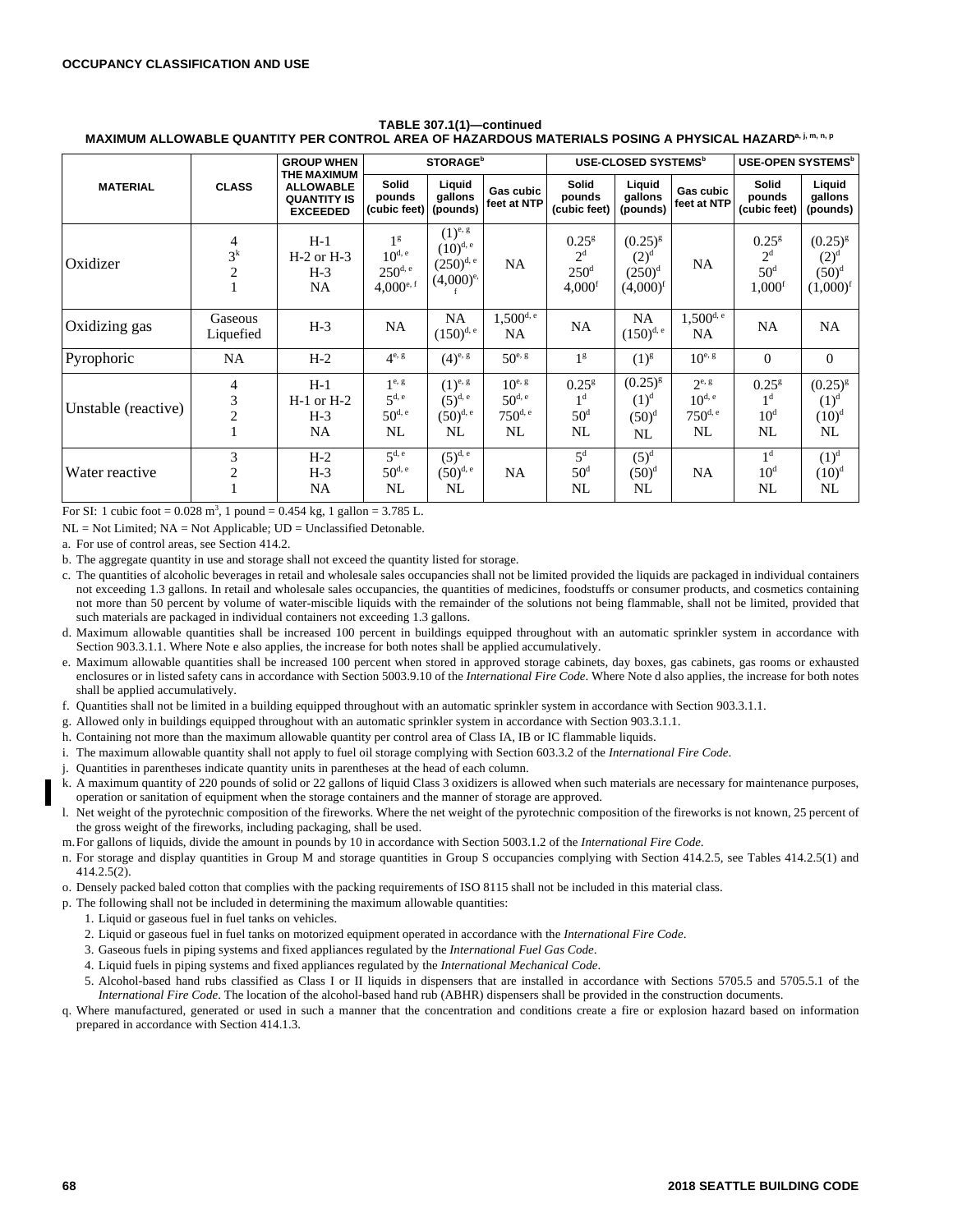#### **[F] TABLE 307.1(2) MAXIMUM ALLOWABLE QUANTITY PER CONTROL AREA OF HAZARDOUS MATERIALS POSING A HEALTH HAZARDa, c, f, h, i**

| <b>MATERIAL</b> |                                        | <b>STORAGE</b> <sup>b</sup>       |                                              |                              | USE-CLOSED SYSTEMS <sup>b</sup>         | USE-OPEN SYSTEMS <sup>b</sup>                    |                              |                                |
|-----------------|----------------------------------------|-----------------------------------|----------------------------------------------|------------------------------|-----------------------------------------|--------------------------------------------------|------------------------------|--------------------------------|
|                 | <b>Solid</b><br>pounds <sup>d, e</sup> | Liquid gallons<br>(pounds) $d, e$ | <b>Gas cubic feet at NTP</b><br>(pounds) $d$ | Solid<br>pounds <sup>d</sup> | Liquid gallons<br>(pounds) <sup>d</sup> | Gas cubic feet at NTP<br>(pounds) $d$            | Solid<br>pounds <sup>d</sup> | Liquid gallons<br>(pounds) $d$ |
| Corrosives      | 5.000                                  | 500                               | Gaseous $810^e$<br>Liquefied (150)           | 5,000                        | 500                                     | Gaseous $810^e$<br>Liquefied (150)               | 1.000                        | 100                            |
| Highly<br>Toxic | 10                                     | (10)                              | Gaseous $20g$<br>Liquefied $(4)^{g}$         | 10                           | (10)                                    | Gaseous $20g$<br>Liquefied $(4)^{g}$             |                              | (3)                            |
| Toxic           | 500                                    | (500)                             | Gaseous $810^e$<br>Liquefied $(150)^e$       | 500                          | (500)                                   | Gaseous $810e$<br>Liquefied $(150)$ <sup>e</sup> | 125                          | (125)                          |

For SI: 1 cubic foot =  $0.028$  m<sup>3</sup>, 1 pound =  $0.454$  kg, 1 gallon =  $3.785$  L.

a. For use of control areas, see Section 414.2.

b. The aggregate quantity in use and storage shall not exceed the quantity listed for storage.

c. In retail and wholesale sales occupancies, the quantities of medicines, foodstuffs or consumer products, and cosmetics containing not more than 50 percent by volume of water-miscible liquids and with the remainder of the solutions not being flammable, shall not be limited, provided that such materials are packaged in individual containers not exceeding 1.3 gallons.

d. Maximum allowable quantities shall be increased 100 percent in buildings equipped throughout with an approved automatic sprinkler system in accordance with Section 903.3.1.1. Where Note e also applies, the increase for both notes shall be applied accumulatively.

e. Maximum allowable quantities shall be increased 100 percent where stored in approved storage cabinets, gas cabinets or exhausted enclosures as specified in the *International Fire Code*. Where Note d also applies, the increase for both notes shall be applied accumulatively.

f. For storage and display quantities in Group M and storage quantities in Group S occupancies complying with Section 414.2.5, see Tables 414.2.5(1) and 414.2.5(2).

g. Allowed only where stored in approved exhausted gas cabinets or exhausted enclosures as specified in the *International Fire Code*.

h. Quantities in parentheses indicate quantity units in parentheses at the head of each column.

i. For gallons of liquids, divide the amount in pounds by 10 in accordance with Section 5003.1.2 of the *International Fire Code*.

**[F] 307.1.1 Uses other than Group H.** An occupancy that stores, uses or handles hazardous materials as described in one or more of the following items shall not be classified as Group H, but shall be classified as the occupancy that it most nearly resembles.

- 1. Buildings and structures occupied for the application of flammable finishes, provided that such buildings or areas conform to the requirements of Section 416 and the *International Fire Code*.
- 2. Wholesale and retail sales and storage of flammable and combustible liquids in mercantile occupancies conforming to the *International Fire Code*.
- 3. Closed piping system containing flammable or combustible liquids or gases utilized for the operation of machinery or equipment.
- 4. Cleaning establishments that utilize combustible liquid solvents having a flash point of 140°F (60°C) or higher in closed systems employing equipment *listed* by an *approved* testing agency, provided that this occupancy is separated from all other areas of the building by 1-hour *fire barriers* constructed in accordance with Section 707 or 1-hour *horizontal assemblies* constructed in accordance with Section 711, or both.
- 5. Cleaning establishments that utilize a liquid solvent having a flash point at or above 200°F (93°C).
- 6. Liquor stores and distributors without bulk storage.
- 7. Refrigeration systems.
- 8. The storage or utilization of materials for agricultural purposes on the premises.
- 9. Stationary storage battery systems installed in accordance with the *International Fire Code.*
- 10. Corrosive personal or household products in their original packaging used in retail display.
- 11. Commonly used corrosive building materials.
- 12. Buildings and structures occupied for aerosol product storage shall be classified as Group S-1, provided that such buildings conform to the requirements of the *International Fire Code*.
- 13. Display and storage of nonflammable solid and nonflammable or noncombustible liquid hazardous materials in quantities not exceeding the maximum allowable quantity per *control area* in Group M or S occupancies complying with Section 414.2.5.
- 14. The storage of black powder, smokeless propellant and small arms primers in Groups M and R-3 and special industrial explosive devices in Groups B, F, M and S, provided such storage conforms to the quantity limits and requirements prescribed in the *International Fire Code*.
- 15. Stationary fuel cell power systems installed in accordance with the *International Fire Code.*

г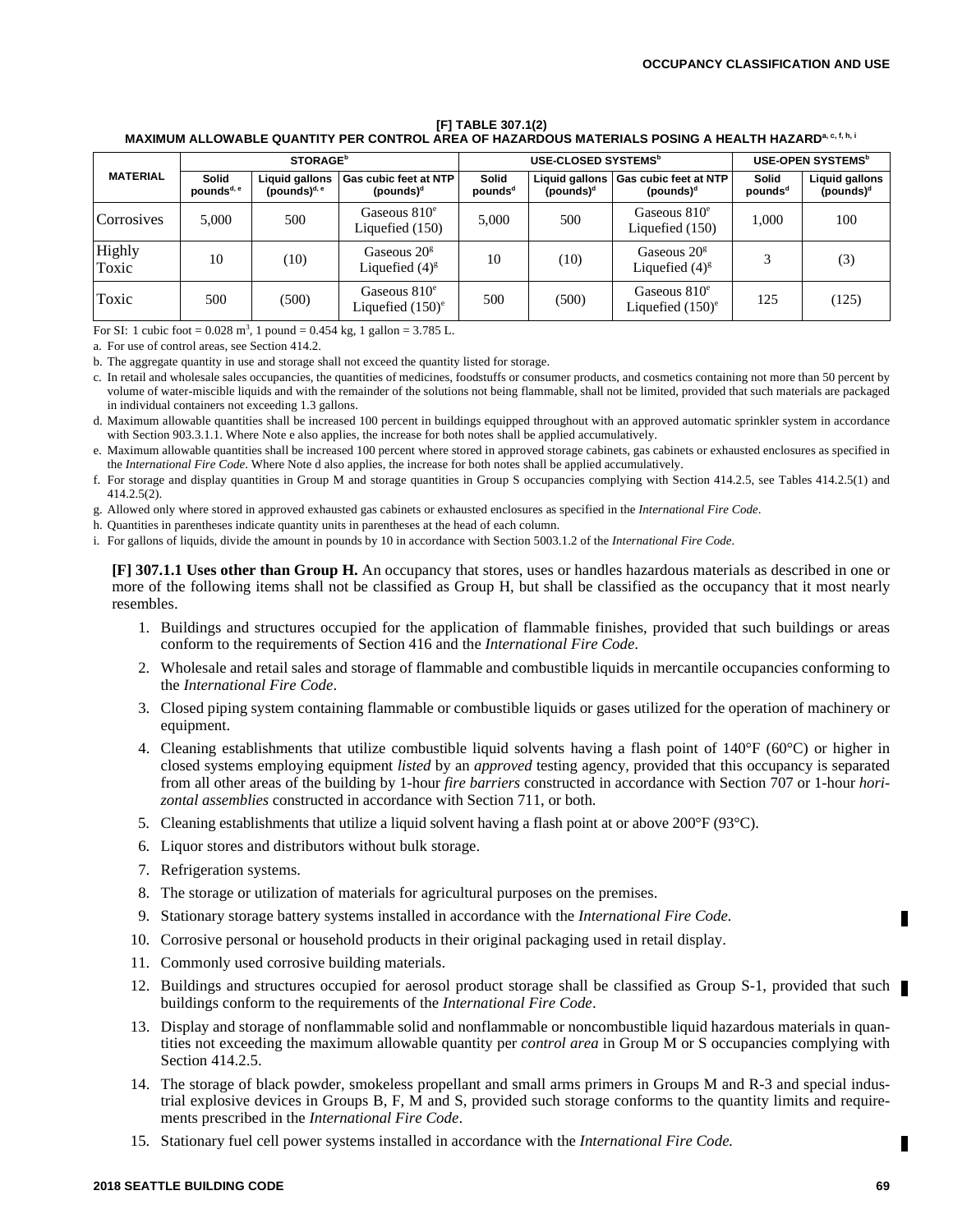- 16. Capacitor energy storage systems in accordance with the *International Fire Code.*
- 17. Group B higher education laboratory occupancies complying with Section 428 and Chapter 38 of the *International Fire Code.*

**[F] 307.2 Hazardous materials.** Hazardous materials in any quantity shall conform to the requirements of this code, including Section 414, and the *International Fire Code*.

**[F] 307.3 High-hazard Group H-1.** Buildings and structures containing materials that pose a detonation hazard shall be classified as Group H-1. Such materials shall include, but not be limited to, the following:

Detonable pyrophoric materials

Explosives:

Division 1.1 Division 1.2 Division 1.3 Division 1.4 Division 1.5 Division 1.6

Organic peroxides, unclassified detonable

Oxidizers, Class 4

Unstable (reactive) materials, Class 3 detonable and Class 4

**[F] 307.3.1 Occupancies containing explosives not classified as H-1.** The following occupancies containing explosive materials shall be classified as follows:

- 1. Division 1.3 explosive materials that are used and maintained in a form where either confinement or configuration will not elevate the hazard from a mass fire to mass explosion hazard shall be allowed in H-2 occupancies.
- 2. Articles, including articles packaged for shipment, that are not regulated as a Division 1.4 explosive under Bureau of Alcohol, Tobacco, Firearms and Explosives regulations, or unpackaged articles used in process operations that do not propagate a detonation or deflagration between articles shall be allowed in H-3 occupancies.

**[F] 307.4 High-hazard Group H-2.** Buildings and structures containing materials that pose a deflagration hazard or a hazard from accelerated burning shall be classified as Group H-2. Such materials shall include, but not be limited to, the following:

Class I, II or IIIA flammable or combustible liquids that are used or stored in normally open containers or systems, or in closed containers or systems pressurized at more than 15 pounds per square inch gauge (103.4 kPa).

Combustible dusts where manufactured, generated or used in such a manner that the concentration and conditions create a fire or explosion hazard based on information prepared in accordance with Section 414.1.3.

Cryogenic fluids, flammable.

Flammable gases.

Organic peroxides, Class I.

Oxidizers, Class 3, that are used or stored in normally open containers or systems, or in closed containers or systems pressurized at more than 15 pounds per square inch gauge (103 kPa).

Pyrophoric liquids, solids and gases, nondetonable.

Unstable (reactive) materials, Class 3, nondetonable.

Water-reactive materials, Class 3.

**[F] 307.5 High-hazard Group H-3.** Buildings and structures containing materials that readily support combustion or that pose a physical hazard shall be classified as Group H-3. Such materials shall include, but not be limited to, the following:

Class I, II or IIIA flammable or combustible liquids that are used or stored in normally closed containers or systems pressurized at 15 pounds per square inch gauge (103.4 kPa) or less.

Combustible fibers, other than densely packed baled cotton, where manufactured, generated or used in such a manner that the concentration and conditions create a fire or explosion hazard based on information prepared in accordance with Section 414.1.3.

Consumer fireworks, 1.4G (Class C, Common) Cryogenic fluids, oxidizing Flammable solids Organic peroxides, Class II and III Oxidizers, Class 2 Oxidizers, Class 3, that are used or stored in normally closed containers or systems pressurized at 15 pounds per square inch gauge (103 kPa) or less Oxidizing gases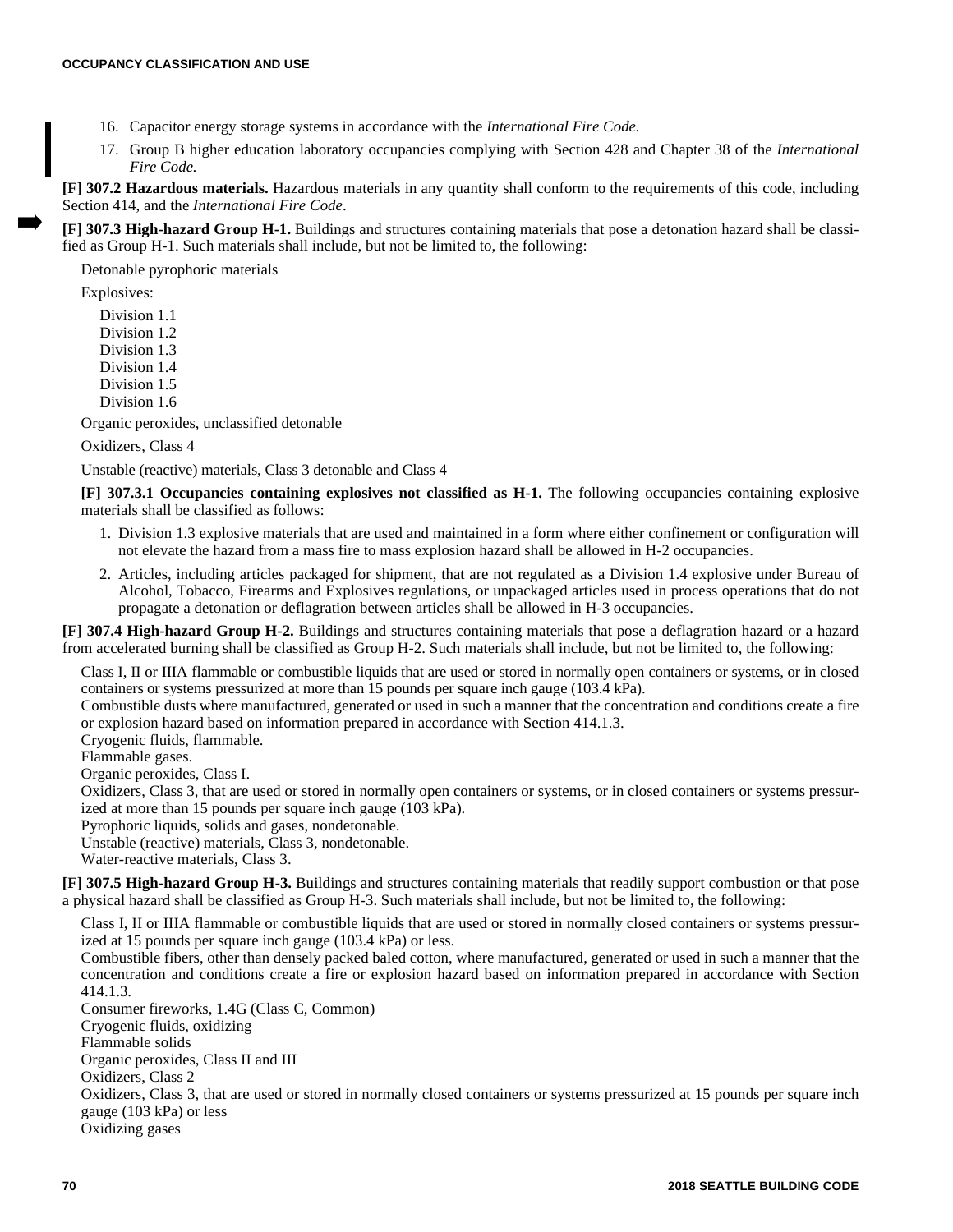Unstable (reactive) materials, Class 2 Water-reactive materials, Class 2

**[F] 307.6 High-hazard Group H-4.** Buildings and structures containing materials that are health hazards shall be classified as Group H-4. Such materials shall include, but not be limited to, the following:

**Corrosives** Highly toxic materials Toxic materials

**[F] 307.7 High-hazard Group H-5.** Semiconductor fabrication facilities and comparable research and development areas in which hazardous production materials (HPM) are used and the aggregate quantity of materials is in excess of those listed in Tables 307.1(1) and 307.1(2) shall be classified as Group H-5. Such facilities and areas shall be designed and constructed in accordance with Section 415.11.

**[F] 307.8 Multiple hazards.** Buildings and structures containing a material or materials representing hazards that are classified in one or more of Groups H-1, H-2, H-3 and H-4 shall conform to the code requirements for each of the occupancies so classified.

#### **SECTION 308 INSTITUTIONAL GROUP I**

**308.1 Institutional Group I.** Institutional Group I occupancy includes, among others, the use of a building or structure, or a portion thereof, in which care or supervision is provided to persons who are or are not capable of self-preservation without physical assistance or in which persons are detained for penal or correctional purposes or in which the liberty of the occupants is restricted. Institutional occupancies shall be classified as Group I-1, I-2, I-3 or I-4.

**[W] 308.2 Institutional Group I-1.** Institutional Group I-1 occupancy shall include buildings, structures or portions thereof for more than 16 persons, excluding staff, who reside on a 24-hour basis in a supervised environment and receive custodial care. Buildings of Group I-1 shall be classified as one of the occupancy conditions specified in Section 308.2.1 or 308.2.2. This group shall include, but not be limited to, the following:

Alcohol and drug centers Assisted living facilities as licensed by Washington state under chapter 388-78A WAC Congregate care facilities *Group homes* Halfway houses Residential board and care facilities Residential treatment facilities as licensed by Washington state under chapter 246-337 WAC Social rehabilitation facilities

**308.2.1 Condition 1.** This occupancy condition shall include buildings in which all persons receiving custodial care who, without any assistance, are capable of responding to an emergency situation to complete building evacuation.

**308.2.2 Condition 2.** This occupancy condition shall include buildings in which there are any persons receiving custodial care who require limited verbal or physical assistance while responding to an emergency situation to complete building evacuation.

**[S] ((308.2.3 Six to 16 persons receiving custodial care.** A facility housing not fewer than six and not more than 16 persons receiving custodial care shall be classified as Group R-4.))

**((308.2.4)) 308.2.3 Five or fewer persons receiving custodial care.** A facility with five or fewer persons receiving custodial care shall be classified as Group R-3 or shall comply with the *International Residential Code* provided an *automatic sprinkler system* is installed in accordance with Section 903.3.1.3 or Section P2904 of the *International Residential Code*.

**[W] 308.2.4 Adult family homes.** *Adult family homes* licensed by Washington state shall be classified as Group R-3 or shall comply with the International Residential Code.

**[W] 308.2.5 Licensed care facilities.** Assisted living facilities as licensed by Washington State under chapter 388-78A WAC shall be classified as Group I-1, Condition 2.

Residential treatment facilities licensed by Washington State under chapter 246-337 WAC shall be classified as one or more occupancy types in accordance with chapter 246-337 WAC.

**[W] 308.3 Institutional Group I-2.** Institutional Group I-2 occupancy shall include buildings and structures used for *medical care* on a 24-hour basis for more than five persons who are *incapable of self-preservation*. This group shall include, but not be limited to, the following:

*Foster care facilities Detoxification facilities*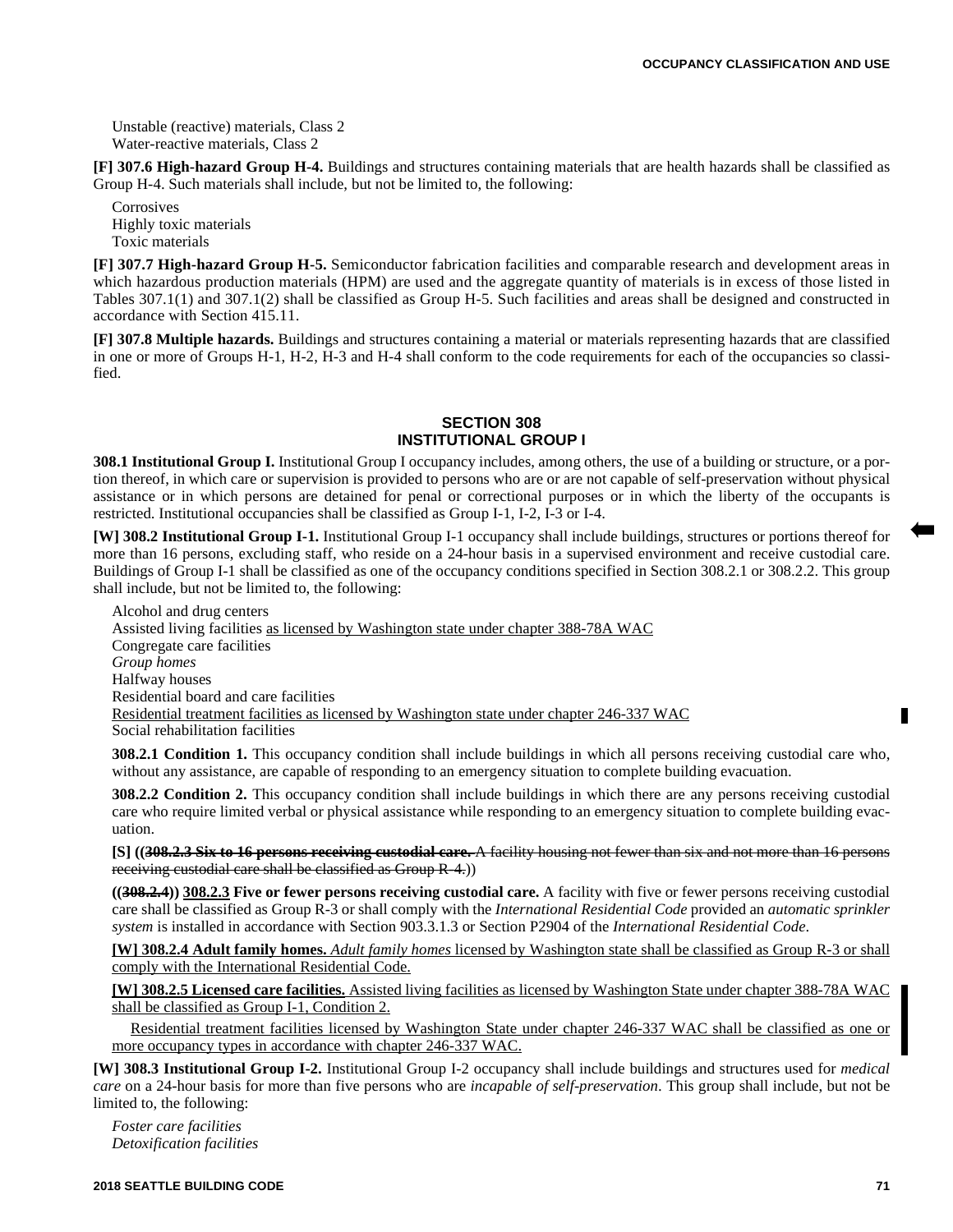*Hospice care centers Hospitals Nursing homes Psychiatric hospitals*

**308.3.1 Occupancy conditions.** Buildings of Group I-2 shall be classified as one of the occupancy conditions specified in Section 308.3.1.1 or 308.3.1.2.

**308.3.1.1 Condition 1.** This occupancy condition shall include facilities that provide nursing and medical care but do not provide emergency care, surgery, obstetrics or in-patient stabilization units for psychiatric or detoxification, including but not limited to nursing homes and foster care facilities.

**308.3.1.2 Condition 2.** This occupancy condition shall include facilities that provide nursing and medical care and could provide emergency care, surgery, obstetrics or in-patient stabilization units for psychiatric or detoxification, including but not limited to hospitals.

**308.3.2 Five or fewer persons receiving medical care.** A facility with five or fewer persons receiving medical care shall be classified as Group R-3 or shall comply with the *International Residential Code* provided an *automatic sprinkler system* is installed in accordance with Section 903.3.1.3 or Section P2904 of the *International Residential Code*.

**308.4 Institutional Group I-3.** Institutional Group I-3 occupancy shall include buildings and structures that are inhabited by more than five persons who are under restraint or security. A Group I-3 facility is occupied by persons who are generally *incapable of self-preservation* due to security measures not under the occupants' control. This group shall include, but not be limited to, the following:

Correctional centers Detention centers Jails Prerelease centers Prisons Reformatories

Buildings of Group I-3 shall be classified as one of the occupancy conditions specified in Sections 308.4.1 through 308.4.5 (see Section 408.1).

**308.4.1 Condition 1.** This occupancy condition shall include buildings in which free movement is allowed from sleeping areas, and other spaces where access or occupancy is permitted, to the exterior via *means of egress* without restraint. A Condition 1 facility is permitted to be constructed as Group R.

**308.4.2 Condition 2.** This occupancy condition shall include buildings in which free movement is allowed from sleeping areas and any other occupied *smoke compartment* to one or more other *smoke compartments.* Egress to the exterior is impeded by locked *exits*.

**308.4.3 Condition 3.** This occupancy condition shall include buildings in which free movement is allowed within individual *smoke compartments*, such as within a residential unit comprised of individual *sleeping units* and group activity spaces, where egress is impeded by remote-controlled release of *means of egress* from such a *smoke compartment* to another *smoke compartment*.

**308.4.4 Condition 4.** This occupancy condition shall include buildings in which free movement is restricted from an occupied space. Remote-controlled release is provided to permit movement from *sleeping units*, activity spaces and other occupied areas within the *smoke compartment* to other *smoke compartments.*

**308.4.5 Condition 5.** This occupancy condition shall include buildings in which free movement is restricted from an occupied space. Staff-controlled manual release is provided to permit movement from *sleeping units*, activity spaces and other occupied areas within the *smoke compartment* to other *smoke compartments*.

**308.5 Institutional Group I-4, day care facilities.** Institutional Group I-4 occupancy shall include buildings and structures occupied by more than five persons of any age who receive *custodial care* for fewer than 24 hours per day by persons other than parents or guardians, relatives by blood, marriage or adoption, and in a place other than the home of the person cared for. This group shall include, but not be limited to, the following:

Adult day care Child day care

**308.5.1 Classification as Group E.** A child day care facility that provides care for more than five but not more than 100 children 2 1/2 years or less of age, where the rooms in which the children are cared for are located on a *level of exit discharge* serving such rooms and each of these child care rooms has an *exit* door directly to the exterior, shall be classified as Group E.

**308.5.2 Within a place of religious worship.** Rooms and spaces within *places of religious worship* providing such care during religious functions shall be classified as part of the primary occupancy.

**308.5.3 Five or fewer persons receiving care.** A facility having five or fewer persons receiving *custodial care* shall be classified as part of the primary occupancy.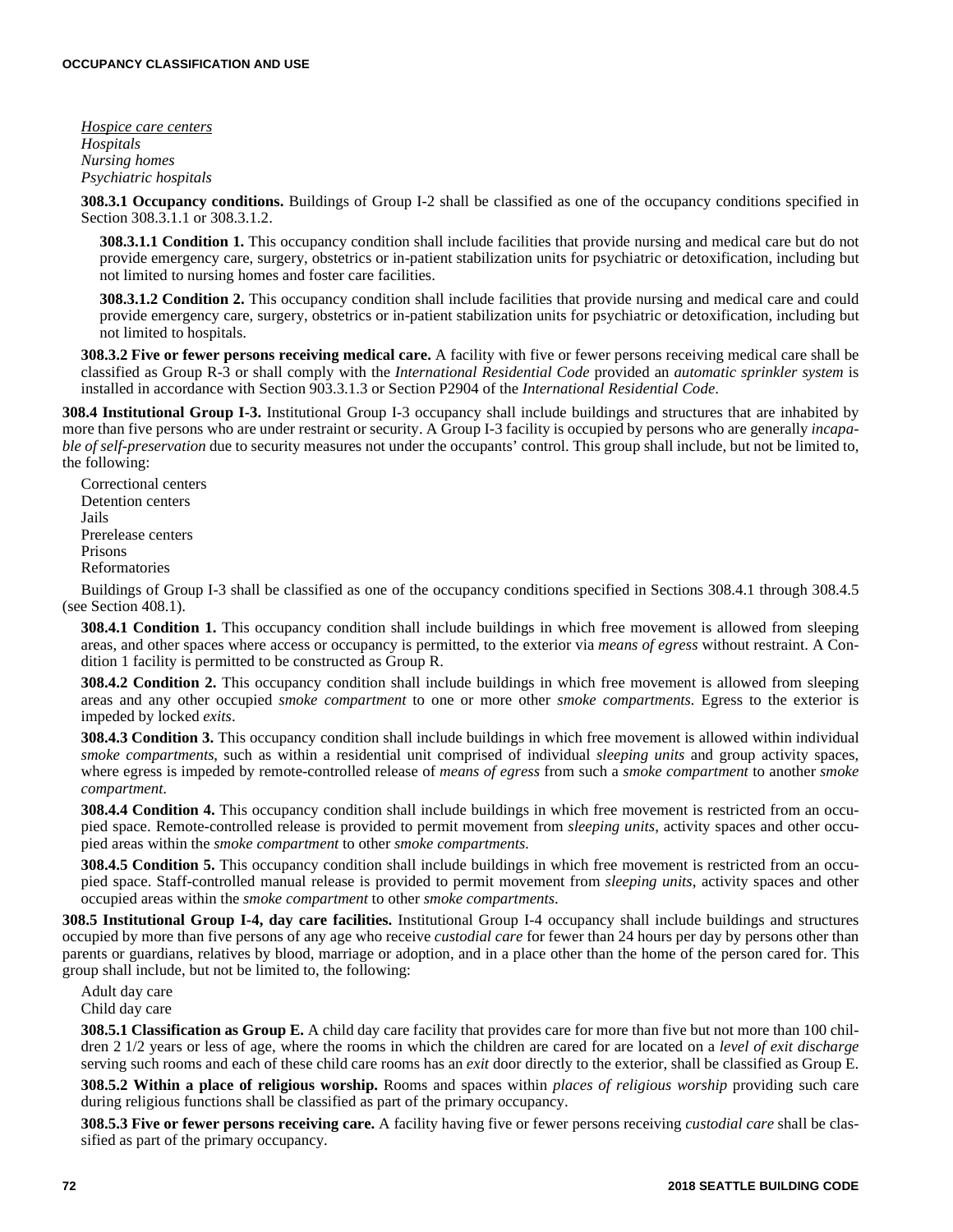**308.5.4 Five or fewer persons receiving care in a dwelling unit.** A facility such as the above within a *dwelling unit* and having five or fewer persons receiving *custodial care* shall be classified as a Group R-3 occupancy or shall comply with the *International Residential Code.*

**[W] 308.5.5 Family home child care.** *Family home child care* licensed by Washington state for the care of 12 or fewer children shall be classified as Group R-3 or shall comply with the *International Residential Code*.

## **SECTION 309 MERCANTILE GROUP M**

**[W] 309.1 Mercantile Group M.** Mercantile Group M occupancy includes, among others, the use of a building or structure or a portion thereof for the display and sale of merchandise, and involves stocks of goods, wares or merchandise incidental to such purposes and accessible to the public. Mercantile occupancies shall include, but not be limited to, the following:

Art galleries, 3,000 gross square feet or less Department stores Drug stores Markets Greenhouses for display and sale of plants that provide public access. Motor fuel-dispensing facilities Retail or wholesale stores Sales rooms

**309.2 Quantity of hazardous materials.** The aggregate quantity of nonflammable solid and nonflammable or noncombustible liquid hazardous materials stored or displayed in a single *control area* of a Group M occupancy shall not exceed the quantities in Table 414.2.5(1).

## **SECTION 310 RESIDENTIAL GROUP R**

**310.1 Residential Group R.** Residential Group R includes, among others, the use of a building or structure, or a portion thereof, for sleeping purposes when not classified as an Institutional Group I or when not regulated by the *International Residential Code*.

**310.2 Residential Group R-1.** Residential Group R-1 occupancies containing *sleeping units* where the occupants are primarily *transient* in nature, including:

*Boarding houses* (*transient*) with more than 10 occupants *Congregate living facilities* (*transient)* with more than 10 occupants Hotels (*transient*) Motels (*transient*)

**[S] 310.3 Residential Group R-2.** Residential Group R-2 occupancies containing *sleeping units* or more than two *dwelling units* where the occupants are primarily permanent in nature, including:

Apartment houses *Congregate living facilities* (nontransient) with more than 16 occupants *Boarding houses (nontransient)* Convents *Dormitories* Fraternities and sororities **Monasteries** Hotels (nontransient) ((*Live/work*)) Buildings that contain three or more *live/work units* Motels (nontransient) Vacation timeshare properties

**[S] 310.4 Residential Group R-3.** Residential Group R-3 occupancies where the occupants are primarily permanent in nature and not classified as Group R-1, R-2, R-4 or I, including:

Buildings that do not contain more than two *dwelling units* Buildings that do not contain more than two live/work units Care facilities that provide accommodations for five or fewer persons receiving care *Congregate living facilities* (nontransient) with 16 or fewer occupants

*Boarding houses (nontransient)* **Convents** Dormitories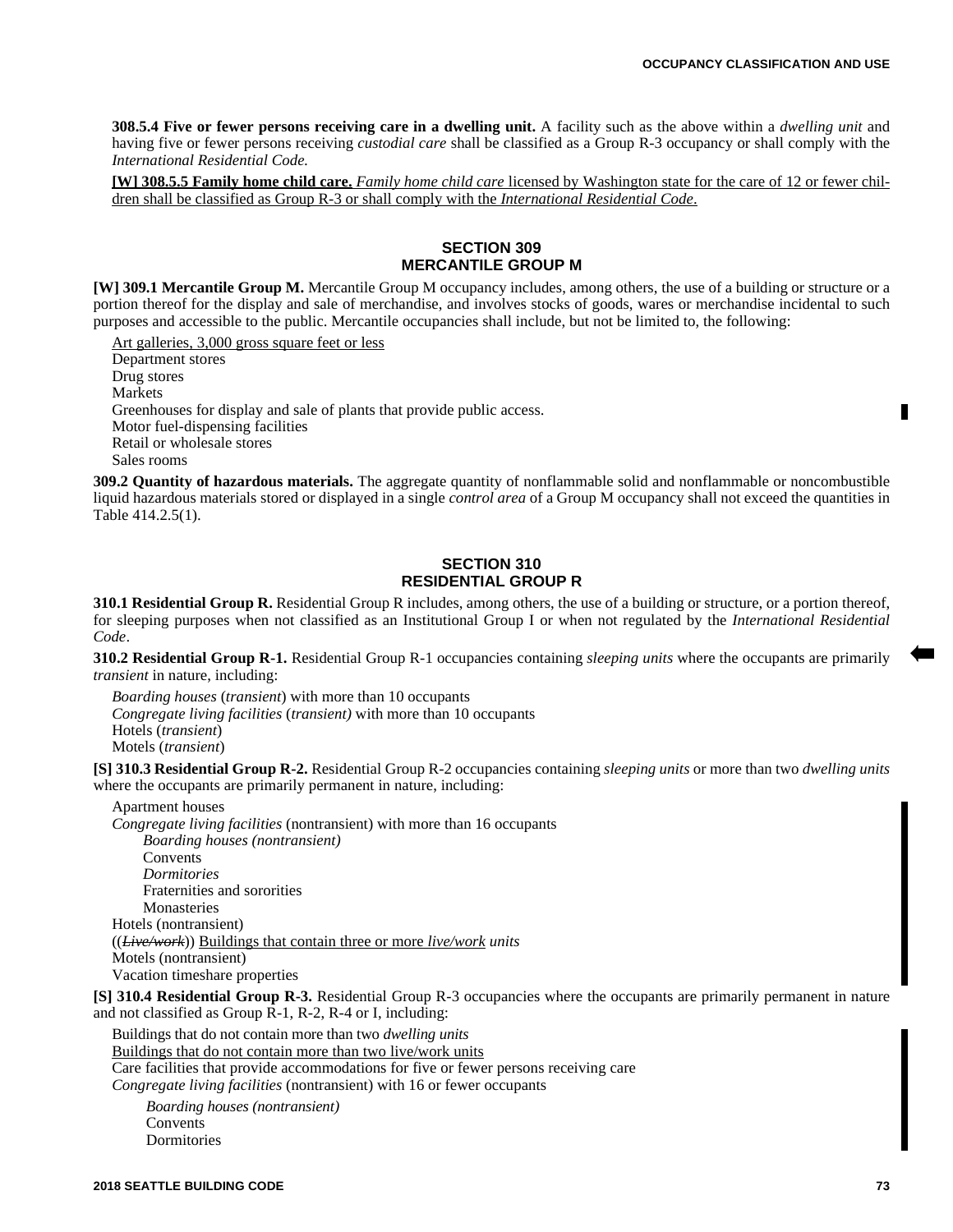Fraternities and sororities Monasteries

*Congregate living facilities* (*transient*) with 10 or fewer occupants

*Boarding houses (transient)* 

*Lodging houses* (*transient*) with five or fewer *guest rooms* and 10 or fewer occupants

**310.4.1 Care facilities within a dwelling.** Care facilities for five or fewer persons receiving care that are within a single-family dwelling are permitted to comply with the *International Residential Code* provided an *automatic sprinkler system* is installed in accordance with Section 903.3.1.3 or Section P2904 of the *International Residential Code*.

**310.4.2 Lodging houses.** Owner-occupied *lodging houses* with five or fewer *guest rooms* and 10 or fewer total occupants shall be permitted to be constructed in accordance with the *International Residential Code*.

**[W] 310.4.3 Adult family homes, family home child care.** *Adult family homes* and *family home child care* facilities that are within a single-family home are permitted to comply with the *International Residential Code*.

**[W] 310.4.4 Foster family care homes.** Foster family care homes licensed by Washington state are permitted to comply with the International Residential Code, as an accessory use to a *dwelling*, for six or fewer children including those of the resident family.

**[S] ((310.5 Residential Group R-4.** Residential Group R-4 occupancy shall include buildings, structures or portions thereof for more than five but not more than 16 persons, excluding staff, who reside on a 24-hour basis in a supervised residential environment and receive *custodial care*. Buildings of Group R-4 shall be classified as one of the occupancy conditions specified in Section 310.5.1 or 310.5.2. This group shall include, but not be limited to, the following:

Alcohol and drug centers Assisted living facilities Congregate care facilities *Group homes* Halfway houses Residential board and care facilities Social rehabilitation facilities

Group R-4 occupancies shall meet the requirements for construction as defined for Group R-3, except as otherwise provided for in this code.

**310.5.1 Condition 1.** This occupancy condition shall include buildings in which all persons receiving custodial care, without any assistance, are capable of responding to an emergency situation to complete building evacuation.

**310.5.2 Condition 2.** This occupancy condition shall include buildings in which there are any persons receiving custodial care who require limited verbal or physical assistance while responding to an emergency situation to complete building evacuation.))

## **SECTION 311 STORAGE GROUP S**

**311.1 Storage Group S.** Storage Group S occupancy includes, among others, the use of a building or structure, or a portion thereof, for storage that is not classified as a hazardous occupancy.

**311.1.1 Accessory storage spaces.** A room or space used for storage purposes that is accessory to another occupancy shall be classified as part of that occupancy.

**[S] 311.2 Moderate-hazard storage, Group S-1.** Storage Group S-1 occupancies are buildings occupied for storage uses that are not classified as Group S-2, including, but not limited to, storage of the following:

Aerosol products, Levels 2 and 3 Aircraft hangar (storage and repair) Bags: cloth, burlap and paper Bamboos and rattan Baskets Belting: canvas and leather Books and paper in rolls or packs Boots and shoes Buttons, including cloth covered, pearl or bone Cardboard and cardboard boxes Clothing, woolen wearing apparel Cordage Dry boat storage (indoor) Furniture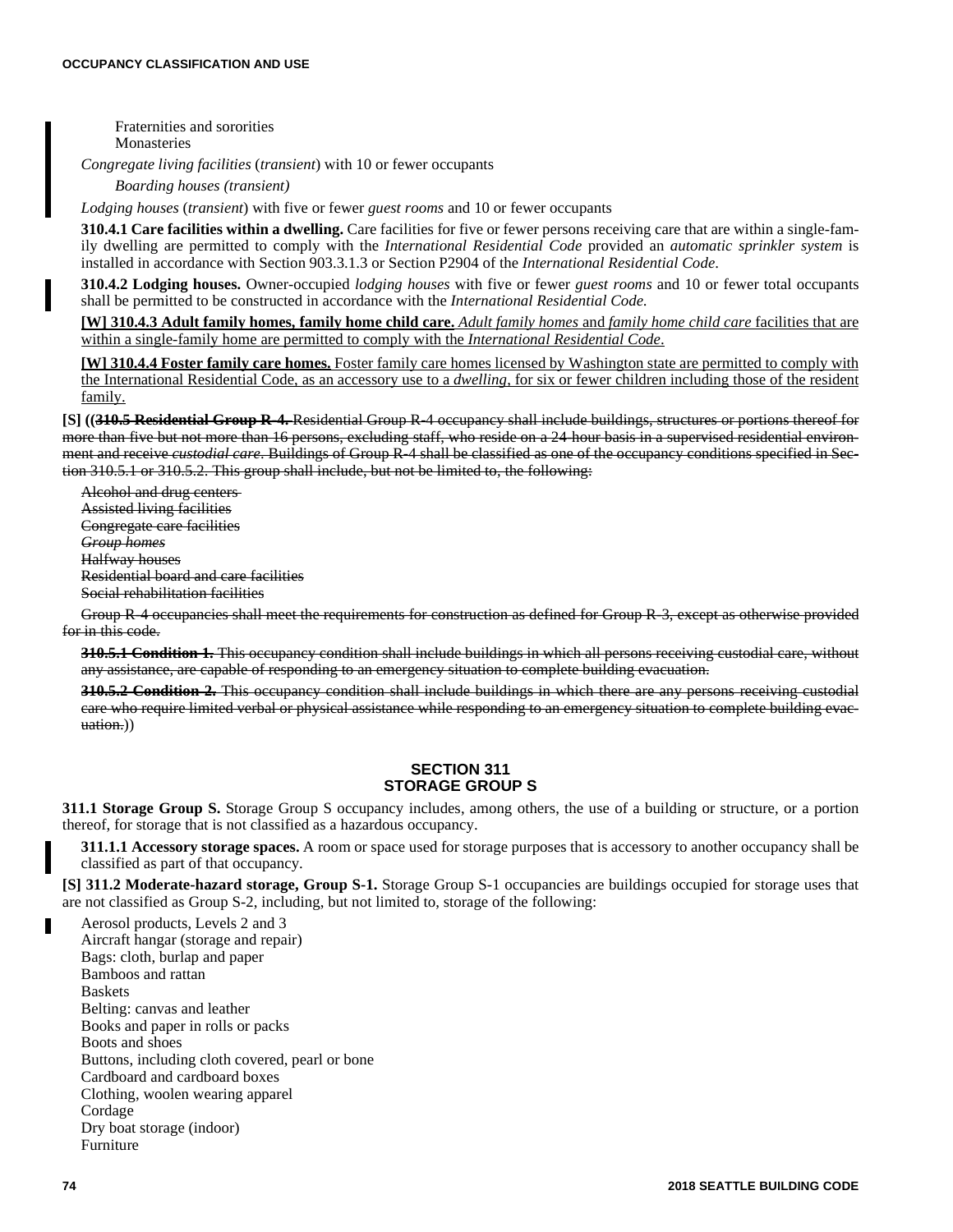Furs Glues, mucilage, pastes and size Grains Horns and combs, other than celluloid Leather Linoleum Lumber Motor vehicle and marine repair garages complying with the maximum allowable quantities of hazardous materials listed in Table 307.1(1) (see Section 406.8) Photo engravings Resilient flooring Self-service storage facility (mini-storage) Silks Soaps Sugar Tires, bulk storage of Tobacco, cigars, cigarettes and snuff Upholstery and mattresses

Wax candles

**[S] 311.3 Low-hazard storage, Group S-2.** Storage Group S-2 occupancies include, among others, buildings used for the storage of noncombustible materials such as products on wood pallets or in paper cartons with or without single thickness divisions; or in paper wrappings. Such products are permitted to have a negligible amount of plastic *trim*, such as knobs, handles or film wrapping. Group S-2 storage uses shall include, but not be limited to, storage of the following:

Asbestos Beverages up to and including 16-percent alcohol in metal, glass or ceramic containers Cement in bags Chalk and crayons *Covered boat moorage* not classified as Group U Dairy products in nonwaxed coated paper containers Dry cell batteries Electrical coils Electrical motors Empty cans Food products Foods in noncombustible containers Fresh fruits and vegetables in nonplastic trays or containers Frozen foods Glass Glass bottles, empty or filled with noncombustible liquids Gypsum board Inert pigments Ivory Meats Metal cabinets Metal desks with plastic tops and *trim* Metal parts Metals Mirrors Oil-filled and other types of distribution transformers Parking garages, open or enclosed Porcelain and pottery Stoves Talc and soapstones Washers and dryers